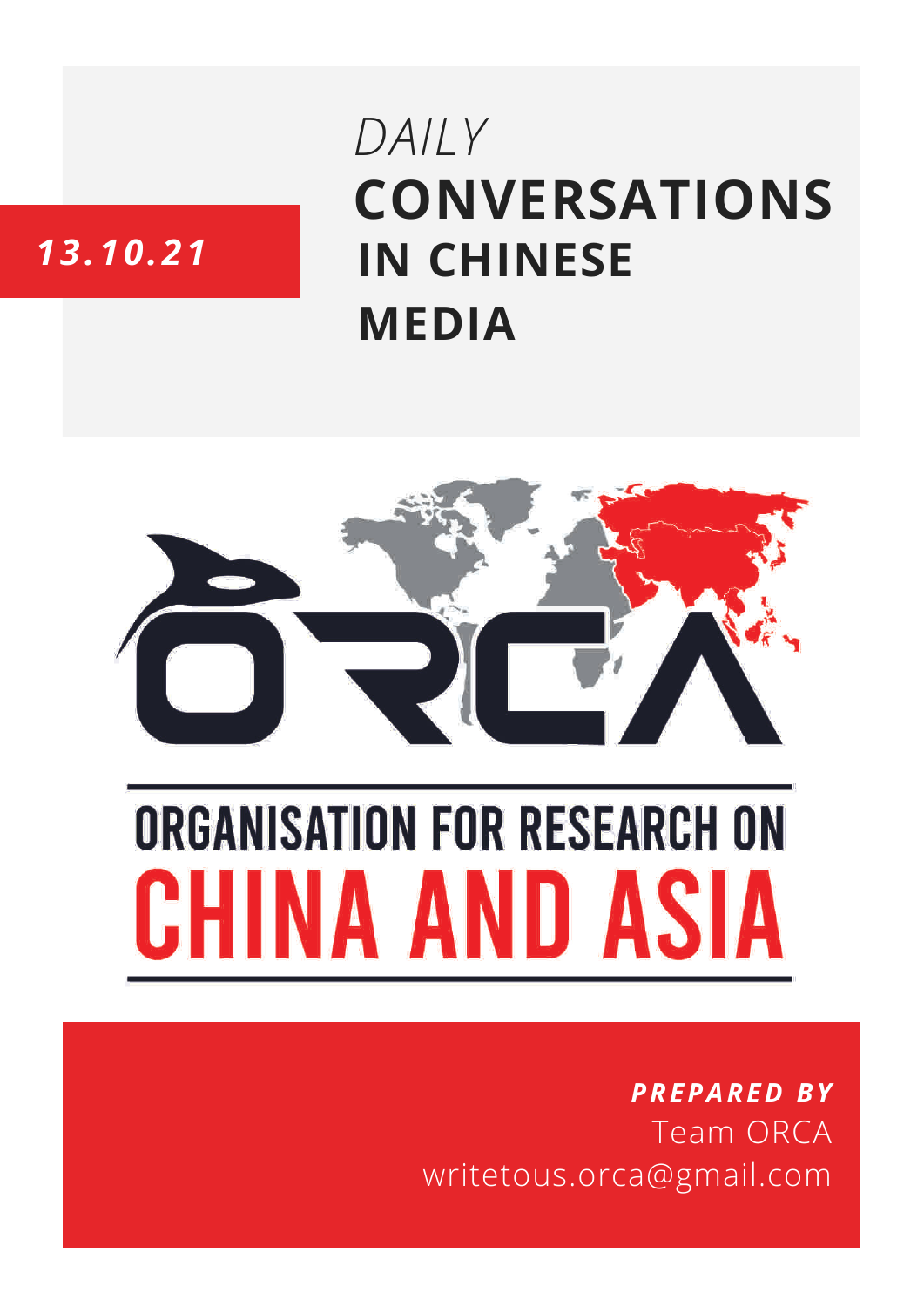#### **I. Social Media Chatter in China**

- **Weibo discusses effects of energy crisis:** A Chinese twitter account has posted a [video](https://twitter.com/wuwenhang/status/1447499391133126660) showing protesting workers from Suzhou who were laid-off because of companies being forced to under-operate due to the ongoing crunch in power supply. Liaoning Provincial Department of Industry and Information Technology issued a Level 2 orange warning for severe power shortages on the 11.10.21. This is the fifth time that Liaoning Province has issued a power shortage warning in two weeks, and it is the second time that it has issued a level II orange warning for severe power shortages.
- **Soldiers commended for outing overseas media:** WeChat public account of "Bijie Release" which comes under the Propaganda Department of the Bijie Municipal Committee of Guizhou province issued an article stating that many local cadres were commended for reporting important clues related to national security. According to the article, this year officials reported about "overseas anti-China media" continuing to sneak into Bijie and conducting "illegal interviews" in the local area to report negative news about poverty alleviation. This official was subsequently commended and materially rewarded by the Ministry of National Security of China and the State Security Department of Guizhou Province.

#### **II. News in China**

- In light of the Market Access Negative List, Li Guangman's article which ORCA covered in its report from [12.20.21](https://orcasia.org/wp-content/uploads/2021/10/12.10.21.pdf) wrote that "the entire news sector will be closed to non-public capital, and only public capital will be permitted to participate in related operations, without exceptions. I would also like to emphasize that there are no exceptions in the formulation here — the entire news sector is to be brought under the operation of public capital." He said the draft will help in political orientation, guidance of public opinion and value orientations and believes that "Although it is one event after another in different arenas, the changes brought by these events to our society are comprehensive, profound and long-term, and each of us should face this profound change, be awake to change, and have the courage to accept change."
- In what is seen as a move to further undermine editorial independence in Hong Kong, the Radio Television Hong Kong (RTHK) was instructed by the government to prioritize national security as well as the interests of the Chinese regime.
- Former Australian Prime Minister Tony Abbott called on the international community to show solidarity with Taiwan.